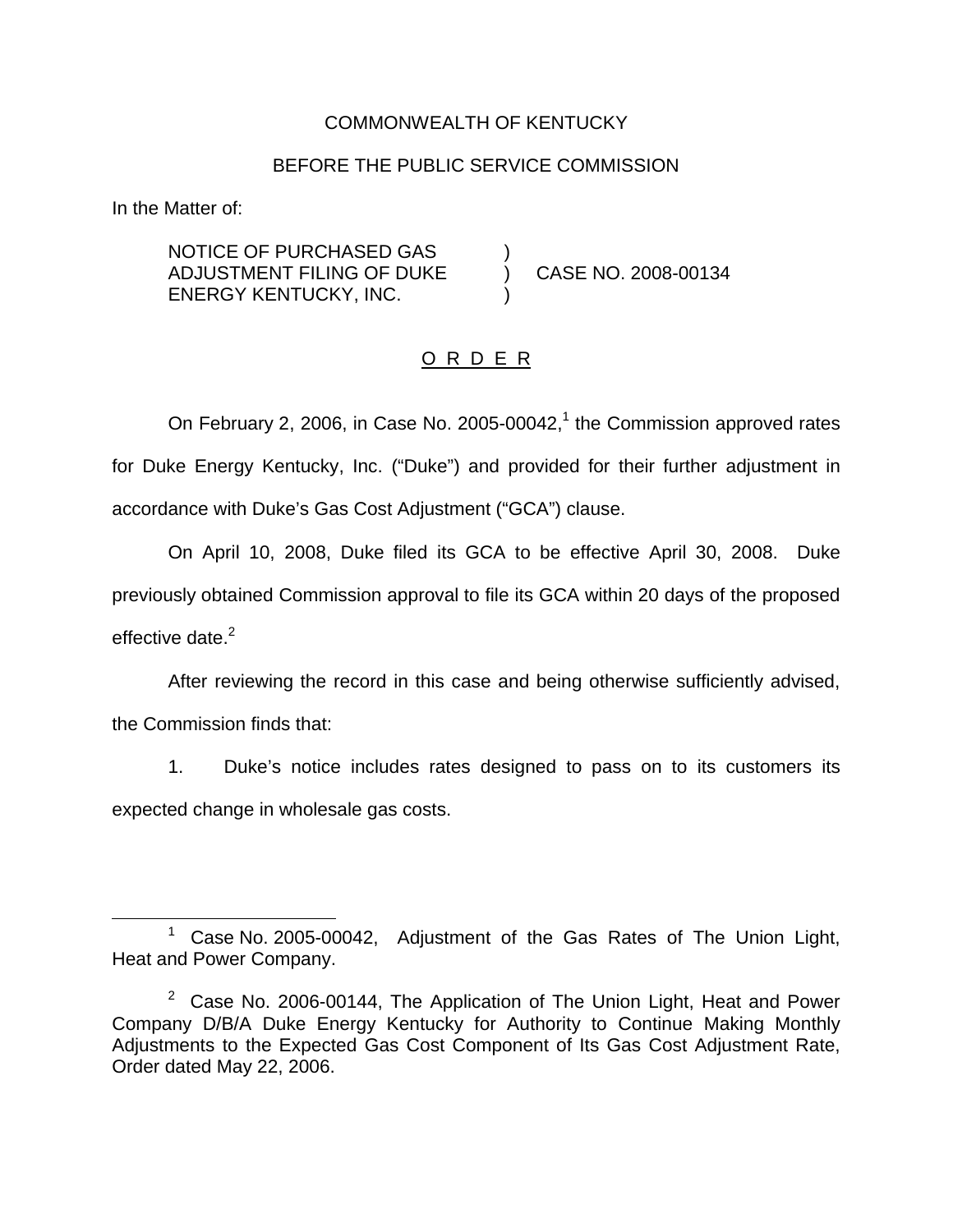2. Duke's Expected Gas Cost ("EGC") is \$10.907 per Mcf, which is a decrease of \$.378 per Mcf from its previous EGC of \$11.285.

3. Duke's notice sets out no current Refund Adjustment ("RA"). Duke's notice sets out a total RA of \$0 per Mcf, which is no change from its previous total RA.

4. Duke's notice sets out no current quarter Actual Adjustment ("AA"). Duke's notice sets out a total AA of \$.591 per Mcf, which is no change from its previous total AA.

5. Duke's notice sets out no current quarter Balancing Adjustment ("BA"). Duke's notice sets out a total BA of \$.032 per Mcf, which is no change from its previous total BA.

6. Duke's Gas Cost Recovery Rate ("GCR") is \$11.530 per Mcf, which is a decrease of \$.378 per Mcf from its previous GCR of \$11.908.

7. The rates in the Appendix to this Order are fair, just, and reasonable, and should be approved for final meter readings by Duke on and after April 30, 2008.

IT IS THEREFORE ORDERED that:

1. The rates in the Appendix to this Order are approved for final meter readings on and after April 30, 2008.

2. Within 20 days from the date of this Order, Duke shall file with this Commission its revised tariffs setting out the rates authorized herein.

-2- Case No. 2008-00134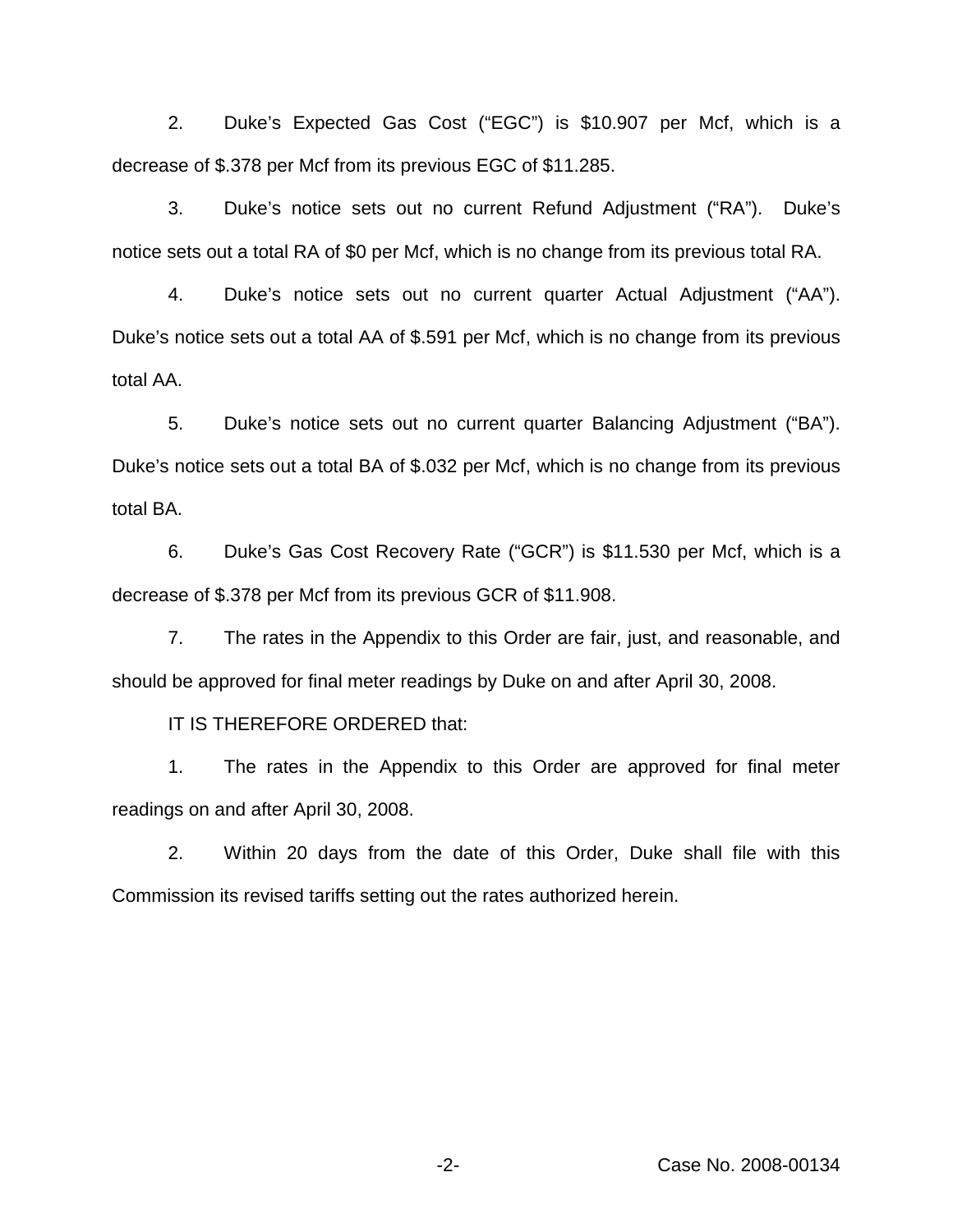Done at Frankfort, Kentucky, this 29<sup>th</sup> day of April, 2008.

By the Commission

ATTES Ifuntso **Exécutive Director**